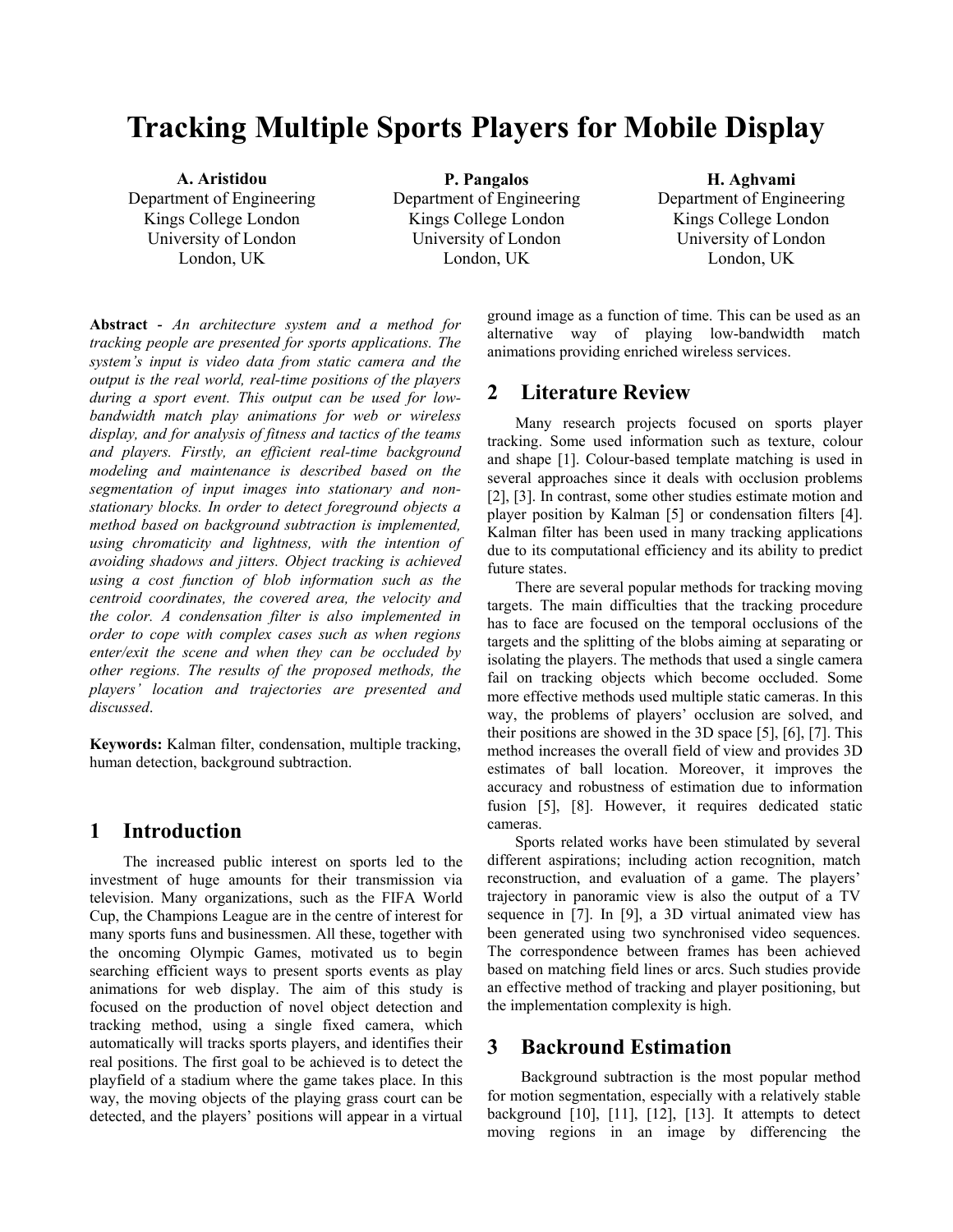background from foreground regions. However, it is extremely sensitive to changes of dynamic scenes due to lighting and extraneous events.

One basic assumption of several existing tracking algorithms is that the background of the scene is known. This is attributed to the fact that in many cases and especially in real time processes it is practically difficult to record a separate background image without any objects in a video progression. Some added problems concerning background estimation focus on the abrupt global illumination changes or on backgrounds that change their appearance (waves, clouds, etc). Therefore, the background initialisation should involve extracting the background image with many arbitrary moving objects and when the background is visible for short periods of time.

In this project, a robust real-time background modelling and maintenance has been applied, based on the segmentation of input images into stationary and nonstationary blocks, as reported in [14]. The background image is synthesised using the median value of the stationary regions. Thus, no bias towards the foreground colour will occur in the reconstructed background. A similarity matrix has been created, which contains the difference between the image content at the block position for each pair of frames. High values correspond to nonstationary elements and low values to stationary elements. Background periods are obtained by searching for the subset of frames so that the sum of stationary matrix elements is minimised, while the sum of non-stationary matrix elements is maximised. This method is efficient even if many objects are concurrently visible and the background can be seen only for a short time.

# **4 Foreground Region Detection**

Based on adaptive background subtraction, a running statistical background value of the intensity of each pixel is maintained for the foreground region detection. To track moving silhouettes from the image in each frame, the background subtraction method and a tracking algorithm are adopted. The main assumption made here is that the camera is static, therefore the background is static, and so the 'differencing' between current frames and the background is the moving object.

Occasionally, several studies used the background subtraction method that effectively estimates the foreground. Most proposed studies paid attention on the difference of the current pixel, with reference a background pixel, using 'differencing' techniques, such as the luminance or brightness difference, or the colour difference in RGB, YUV space. A foreground model in HSI space is proposed in [4], because the separation between the foreground and background clusters is high. Nevertheless, this method creates a noise image with player regions, and especially when the player's legs are being fragmented. These methods also have to face certain important problems, starting from the difficulty to estimate the

foreground when the moving object has the same colour as the background. Another important problem is the abrupt change in the intensity of light, which is mainly owed on indoor turning off or turning on, or in some other parameters such as clouds blocking the sun.

An additional problem is the shade of the moving object. The shade increases the size of the object and changes its centroids. This can be solved using chromaticity. Chromaticity exploits the fact that an area cast into shadow that often results in a significant change in intensity without much change in chromaticity [1], [15]. Therefore, it's assumed that any significant intensity change without significant chromaticity change could have been caused by shadow. Chromaticity is computed as:

$$
r_c = \frac{R}{R + G + B} \tag{1}
$$

$$
g_c = \frac{G}{R + G + B} \tag{2}
$$

$$
b_c = \frac{B}{R + G + B} \tag{3}
$$

where  $r_c + g_c + b_c = 1$  and  $r_c$ ,  $g_c$ ,  $b_c$  correspond in red, green and blue chromaticity, respectively. The use of chromaticity coordinates has the advantage of being more insensitive to small changes in illumination such as introduction of shadows. The criterion used to detect the moving regions in an image, by differencing current image with a reference background image is:

$$
\mathbf{F} \begin{vmatrix} \frac{\mathbf{m}}{\mathbf{h}} & \mathbf{F} \end{vmatrix} \begin{vmatrix} c r_c - b r_c \end{vmatrix} > Th \quad \text{AND} \quad \left| c g_c - b g_c \right| > Th
$$
\n
$$
\text{AND} \quad \left| c b_c - b b_c \right| > Th
$$

**THEN**  $\rightarrow$  *the pixel is foreground,* 

• **OTHERWISE →** *the pixel is not foreground,* 

where *Th* is a threshold,  $cr_c$  is the red chromaticity of the current frame, and  $br_c$  is the red chromaticity of the background. Also,  $cg_c$ ,  $cb_c$ ,  $bg_c$ ,  $bb_c$  represents the green and blue chromaticity of the current frame and background, respectively.

Even though the use of chromaticity coordinates helps suppressing shadows, it loses lightness information, which is its major drawback. Lightness is related to the difference in whiteness, blackness and greyness between different objects [16]. To address this problem a lightness measure (*s*   $= R + G + B$  is used at each pixel. Consider the case where the background is completely static, and let the expected value for a pixel be  $(r_c, g_c, s)$ . Also, assume that this pixel is covered by shadow in frame *t* and let  $(r_{ct}, g_{ct}, s_t)$  be the observed value for this pixel at this frame. Then,  $a \leq \frac{S_t}{s} \leq 1$ . That is, it is expected that the observed value,  $S_t$ , will be smaller up to a certain limit,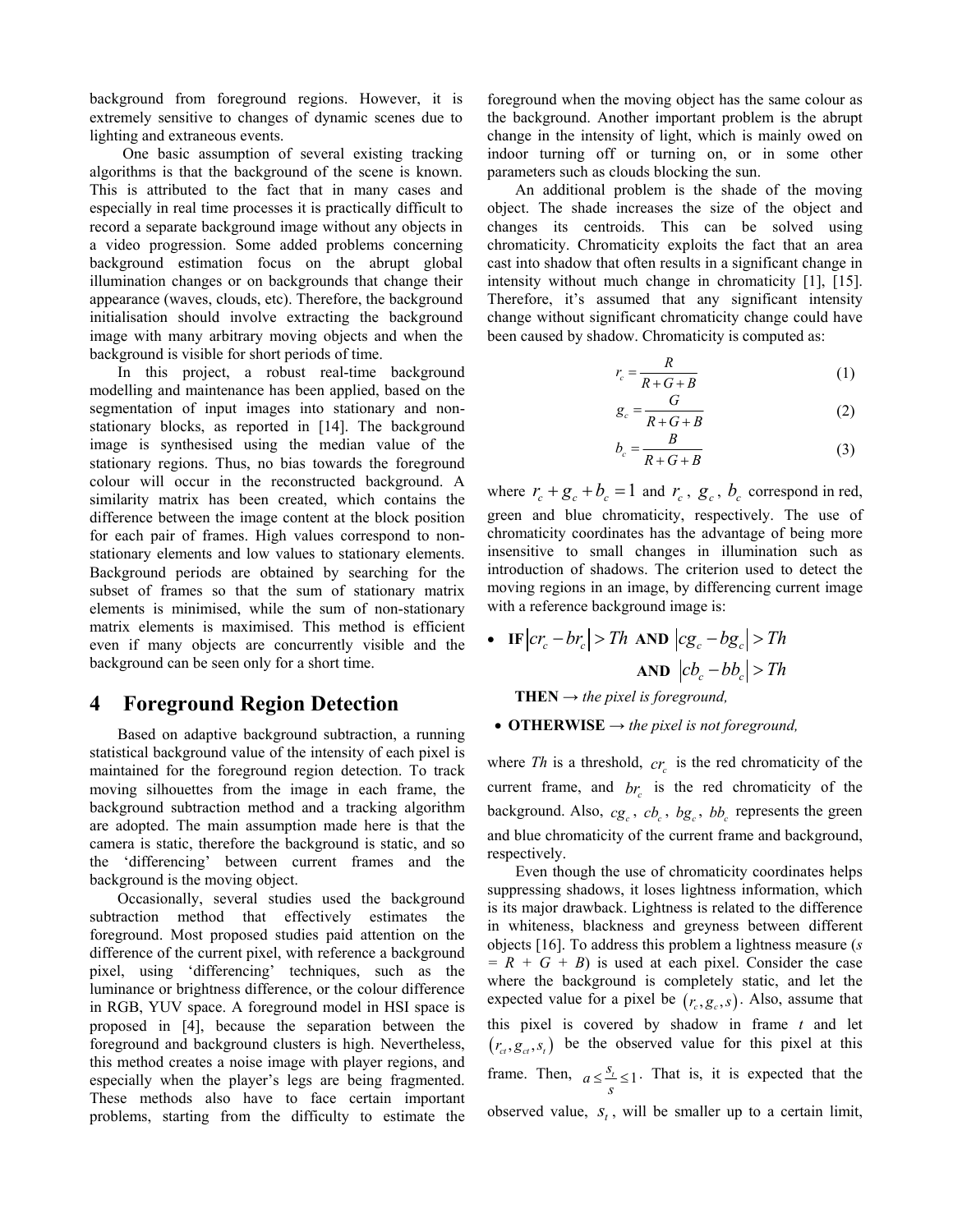$a \cdot s \leq s$ , since the colour are darker. This corresponds to the intuition that at most *(1-a)%* of the light coming to this pixel can be reduced by a target shadow.

While detecting a foreground region, there may be erroneous pixels detected and holes in object features. Therefore, the first pre-processing step is to clean up anomalies in the detected regions. A morphological filter is implemented in order to eliminate the noise. This process removes any small holes in the silhouette and smoothes out any interlacing anomalies. Further details are reported in [17] and [18]. anomalies in the detected regions. A morphological filter is<br>implemented in order to eliminate the noise. This process<br>removes any small holes in the silhouette and smoothes out<br>any interlacing anomalies. Further details a

Firstly, the centroids of the target image boundary  $(x_c, y_c)$  can be determined as:

$$
x_c = \frac{1}{N_b} \sum_{i=1}^{N_b} x_i
$$
 (4)

$$
y_c = \frac{1}{N_b} \sum_{i=1}^{N_b} y_i
$$
 (5)

where  $(x_c, y_c)$  is the average boundary pixel position,  $N_b$  is the number of boundary pixels, and  $(x_i, y_i)$  is the pixel of the boundary of the target. Some other important features used in this procedure are:

- $(x_h, y_h)$ , the coordinates of the blob highest left point,
- $BW_{x}$ , the distance between the more left and more right point,
- $BW_{v}$ , the distance between the highest and the lowest point,
- *Area*, the blob covered area.

An identification number, *id*, is also given in order to determine the player. Hence, each object is presented as:

$$
X = (id, x_c, y_c, x_b, y_b, BW_x, BW_y, Area)
$$
 (6)



**Figure 1:** Foreground region pre-processing. **(a)** Current frame, **(b)** foreground detected region in binary pattern, **(c**) the moving foreground region after morphological filter, **(d)** foreground region's border extraction.



**Figure 2:** Sample representation of all the needed information.

# **5 Object Tracking**

The aim of object tracking is the establishment of correspondence between blobs across frames. It is assumed that the regions can either enter or exit the scene or can be occluded by other regions. Regions carry information like shape and size of the silhouette, while colours carry information on the location estimated for each object.

The combination of a method that uses blob's information as well as the prediction of the next possible position of a player could be an efficient approach for players tracking. A powerful condensation technique for tracking an object through cluttered scene, which allows the propagation of conditional densities over time, is proposed in [19]. However, tracking multiple targets is an initial drawback of this scheme. In [20] a probabilistic exclusion principle that allows multiple trackers is introduced. It is based on the assumption that if several one-body trackers are employed, each with the same tracking algorithm, then two or more can coalesce onto the same target for which their model best fits [4]. Thus, this is an excellent approach and using this method, the use of multiple static cameras could be avoided, without the problem of occlusion.

#### **5.1 Tracking using cost function**

Extra information is needed in order to create the cost function. The cost function can calculate the correlation between blobs across frames. Each region is defined by:

- the 2D coordinates of the centroid, *P* (*P* values refers to  $(x_c, y_c)$ ,
- a ratio between the total number of foreground pixels *(Area)* and the size of the bounding box

$$
(B = BWx \cdot BWy), R = \frac{Area}{B},
$$

- The colour/gray level characteristic,  $D = (R + G + B)$ , when RGB space is used.
- The regions, for which correspondence has been established, have also an associated velocity,  $V_t = P_t - P_{t-1}$  where *t* is the current frame and *t-1* is the previous frame.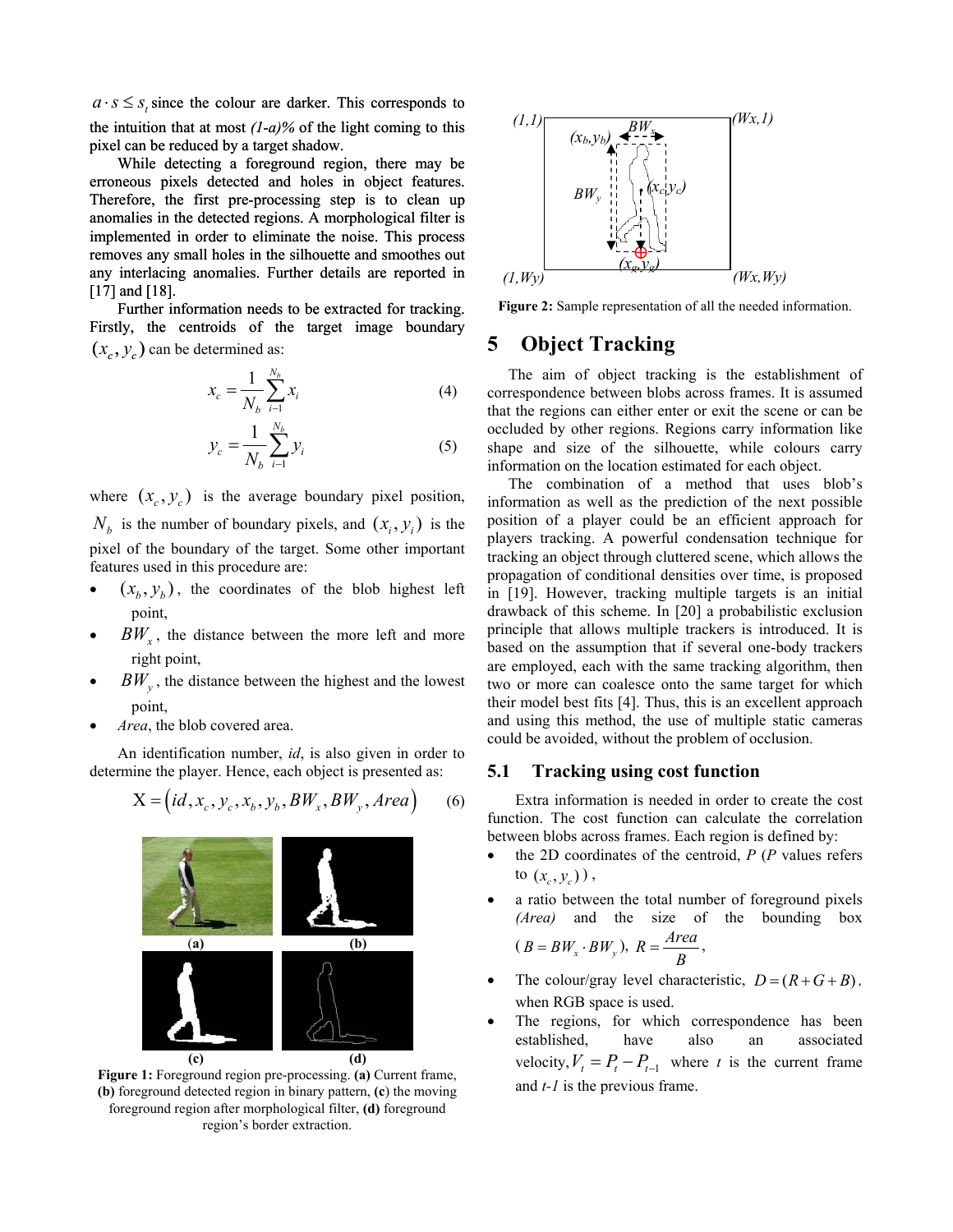In frame *t* of a sequence, there are *M* regions with centroids  $P_i^t$  (where *i* is the number of regions) whose correspondences to the previous frame are unknown. There are *K* regions with centroids  $P_L^{t-1}$  (where *L* is the label) in frame *t-1* whose correspondences have been established with the previous frames. The number of regions in frame *t*  can be different to the number of regions in frame *t-1*. They might be either more due to entries or less due to exits or occlusion.

The task is to establish correspondence between regions in frame *t* and frame *t-1*. The minimum cost criteria are used to establish correspondence. The cost function between two regions is defined as:

$$
C_{L_i} = \left| \frac{P_L^{t-1}}{P_i^t} + \frac{R_L^{t-1}}{R_i^t} + \left| \frac{Area_L^{t-1} - Area_i^t}{100} + \frac{V_L^{t-1}}{10} \right| + \frac{D_L^{t-1}}{D_i^t} \right| \tag{9}
$$

where  $L$  is the labels of region in frame  $t-1$ ,  $i$  is index of non-corresponded region in frame *t*.

The cost is calculated for all *(L,i)* pairs and correspondence is established between the pair with the lowest cost, being less than a certain threshold. All the parameters of each region are updated using linear low pass filter prediction models as illustrated in the following equations:

*Predicted Position:* 

$$
PP_n = P_{n-1} + (t_n - t_{n-1}) \cdot V_{n-1}
$$
 (10)

*Predicted Velocity:* 

$$
PV_n = a \cdot V_{n-1} + (1-a) \cdot \frac{(P_n - P_{n-1})}{t_n - t_{n-1}} \tag{11}
$$

*Predicted Ratio:* 

$$
PR_n = a \cdot R_{n-1} + (1 - a) \cdot R_n \tag{12}
$$

*Predicted Colour:* 

$$
PD_n = a \cdot D_{n-1} + (1 - a) \cdot D_n \tag{13}
$$

The process on correspondence continues until no pairs left or the minimum cost rises above the threshold. Therefore, correspondences between all regions in frames *t-1* and *t* have been achieved apart from the cases due exits or occlusions, or new entries in the scene. The position and the predicted velocity of the exiting/entering region from/to the scene is used in order to determine whether a region has been exited/entered the scene. If this is not the case, then a check for occlusion is made.

The centroids of the detected foreground regions in the sequences are stored in a trajectory map. When any foreground object in tracking is occluded to any stationary region (such as passing behind a building), or temporarily occluded by other moving silhouettes as they cross, the detected data of that object may not be obtained at the low level processing. At these kinds of situations, a high-level implementation procedure is triggered to predict the next possible position of that object. At the subsequent frames,

its confidence is reduced if the low-level data about it is not obtained. An object is considered lost if its confidence drops below a selected threshold, and it is aborted from the tracking list stored in the trajectory map. High confidence objects are considered the ones that have been tracked for a reasonable time period.

#### **5.2 Tracking using prediction algorithm**

A high-level implementation approach based on condensation algorithm is used, in order to cope with complex cases where moving objects are occluded by other objects. Given that players have sudden changes in velocity and in their motion direction, it's essentially to use an effective method based on the condensation algorithm.

Each frame might have many blobs. In the case of football, these blobs can be reached up to 25, 11 players a side and 3 referees. Therefore, it is essential to establish a simple model that predicts each blob's information of a current frame *t* from the previous frame *t-1* [4]*.* Hence:

$$
x_{c,t}^i = x_{c,t-1}^i + \varepsilon_x \tag{14}
$$

$$
y_{c,t}^i = y_{c,t-1}^i + \varepsilon_y
$$
 (15),

$$
x_{b,t}^i = x_{b,t-1}^i + \varepsilon_{bx}
$$
 (16),

$$
y_{b,t}^i = y_{b,t-1}^i + \varepsilon_{by}
$$
 (17),

$$
BW_{x,t}^i = BW_{x,t-1}^i + \varepsilon_{BWx} \tag{18},
$$

$$
BW_{y,t}^{i} = BW_{y,t-1}^{i} + \varepsilon_{BWy}
$$
 (19),

$$
Area_t^i = Area_{t-1}^i + \varepsilon_{Area}
$$
 (20),

for  $i = \{1, ..., N_j\}$ , where  $N_j$  are the blobs of the current frame, but only those for which are considered occluded and the high level procedure is activated.  $\varepsilon_x$ ,  $\varepsilon_y$ ,  $\varepsilon_{bx}$  and  $\epsilon_{bv} \sim N(0, \sigma_1)$  with  $\sigma_1$  typically taken to be of the order of 0.1m, given that the maximum distance on the ground plane that sports player will move will be in the order of  $3\sigma_1$  (0.3m per 1/25 of a second). This allows a player who moves at a speed of  $0.3 m \times 25 s^{-1} = 7.5 m s^{-1}$  to be tracked.

The height and width of the bounding box must be allowed to react quickly to the sudden change, due to the fast change in shape of a player, thus adding Gaussian noise to the height and width.  $\mathcal{E}_{BWx}$ ,  $\mathcal{E}_{BWy}$  and  $\mathcal{E}_{Area} \sim N(0, \sigma_2)$ with  $\sigma_2 = 2$  *pixels* allows such a change.

Such situations are avoided by proposing an optimization method using Kalman filter to predict each sample's information for the next time step, given previous states. Herein,  $N_i$  Kalman filters are utilised, one for each player. These are updated using the observed value of the position of each player from the 'best' trajectory map.

Kalman filters have been applied because they address the problem of estimating the position  $X_t = (x, y) \in \mathbb{R}^2$  of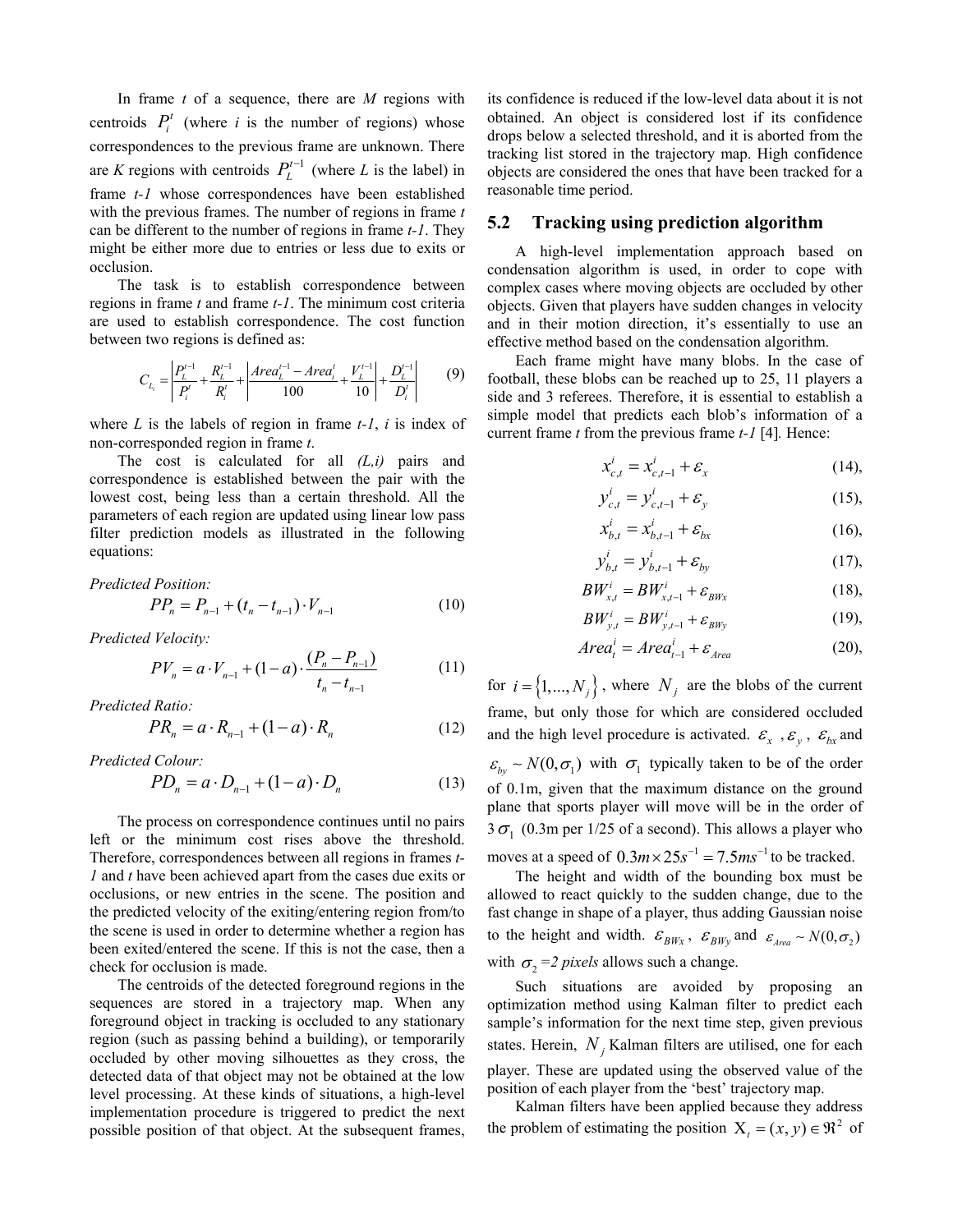the player at the next discrete time step. A sample linear stochastic difference equation governs this process:

$$
X_{t} = X_{t-1} + w_{t-1}
$$
 (21)

With a measurement  $Z \in \mathbb{R}^2$  which directly relates to X that is:

$$
Z_t = \mathbf{X}_k + \mathbf{v}_{t-1} \tag{22}
$$

The independent random variables  $w_t$  and  $v_t$  represents the process and measurement noise, and have normal probabilistic distributions.

$$
p(w) \sim N(0, Q) \tag{23}
$$

$$
p(v) \sim N(0, R) \tag{24}
$$

Currently constant *Q* (process noise covariance) and *R* (measurement noise covariance) are used. However, in the future these may be used to assess the certainty of the estimates being made, which will improve the 'trust' in the estimate of the players position from the Kalman filter, compared to the observation Z from the image, when resolving occlusions.

At each time step, a Kalman estimate  $\hat{X}_t = (\hat{x}_t, \hat{y}_t)$  of the position of each player is calculated using info from frame *t-1*. Hence:

$$
x_{c,t}^i = (\hat{x}_{c,t} + x_{c,t-1}^i)/2 + \varepsilon_x \tag{25}
$$

$$
y_{c,t}^{i} = (\hat{y}_{c,t} + y_{c,t-1}^{i})/2 + \varepsilon_{y}
$$
 (26),

$$
x_{bx,t}^i = (\hat{x}_{bx,t} + x_{bx,t-1}^i)/2 + \varepsilon_{bx}
$$
 (27),

$$
y_{by,t}^i = (\hat{y}_{by,t} + x_{by,t-1}^i)/2 + \varepsilon_{by}
$$
 (28),

$$
BW_{x,t}^i = BW_{x,t-1}^i + \varepsilon_{BWx}
$$
 (29),

$$
BW_{y,t}^{i} = BW_{y,t-1}^{i} + \varepsilon_{BWy}
$$
 (30),

$$
Area_t^i = Area_{t-1}^i + \varepsilon_{Area}
$$
 (31).

for  $i = \{1, ..., N_j\}$ , where  $N_j$  are not all the blobs of the current frame, but only those for which are considered occluded and the high level procedure is activated. The observed player positions  $Z \in \mathbb{R}^2$  from the 'best' trajectory map are used to update each discrete Kalman filter. This has the effect of grouping the samples corresponding to each player within the condensation algorithm, since each sample is drawn towards the predicted  $\hat{X}_t$  for that player. This prevents the samples for a player splitting up into two or more groups, which might have allowed the 'best' sample for a player to jump between the groups, or lock onto a different player instead.

Figure 3 presents the multi-object tracking implementation in frame sequences of a football match. Frames 102 and 110 show two players becoming merged and then split (frame 126). The segregation between blobs in frame 102 is achieved because an occluded region is determined, so the high-level implementation procedure is activated.



 *Frame 110 Frame 126*  **Figure 3**: Tracking results across frames.

# **6 Field Region Extraction**

The extract of the field region can be achieved having in mind that the regions that are not included in the terrain and the super-imposed captions should be excluded from the procedure.

Looking at various football fields, distinct characteristics of the terrain can be observed. All the fields are flat, and only athletes and referees are on the pitches. The colour of the pitch varies depending on the sport that it is used for. In sports having a grass arena, the field region is roughly coloured green. Thus, only the green regions of the image should be detected. According to the RGB colour-map a certain range were defined to detect green coloured pixels. The variable R, G, and B takes values in the range *0-255* and so, grass includes the following colours:  $Red \rightarrow 10(\pm 10)$ ,  $Green \rightarrow 160(\pm 50)$ ,  $Blue \rightarrow$  $10 \ (\pm 10)$ .

A problem occurs using this method is the presence of spurious pixels and holes in the regions, because different objects in the background have the same colour. A continuous region with the largest area is considered as the field region, since there are occasionally small green coloured regions outside the field. The noise problem can be circumvented using a morphological filter.



**Figure 4:** Field Extraction: **(a)** input image, **(b)** image before enhancement by morphological filter, **(c)** image after enhancement by morphological filter, **(d)** Field region extraction.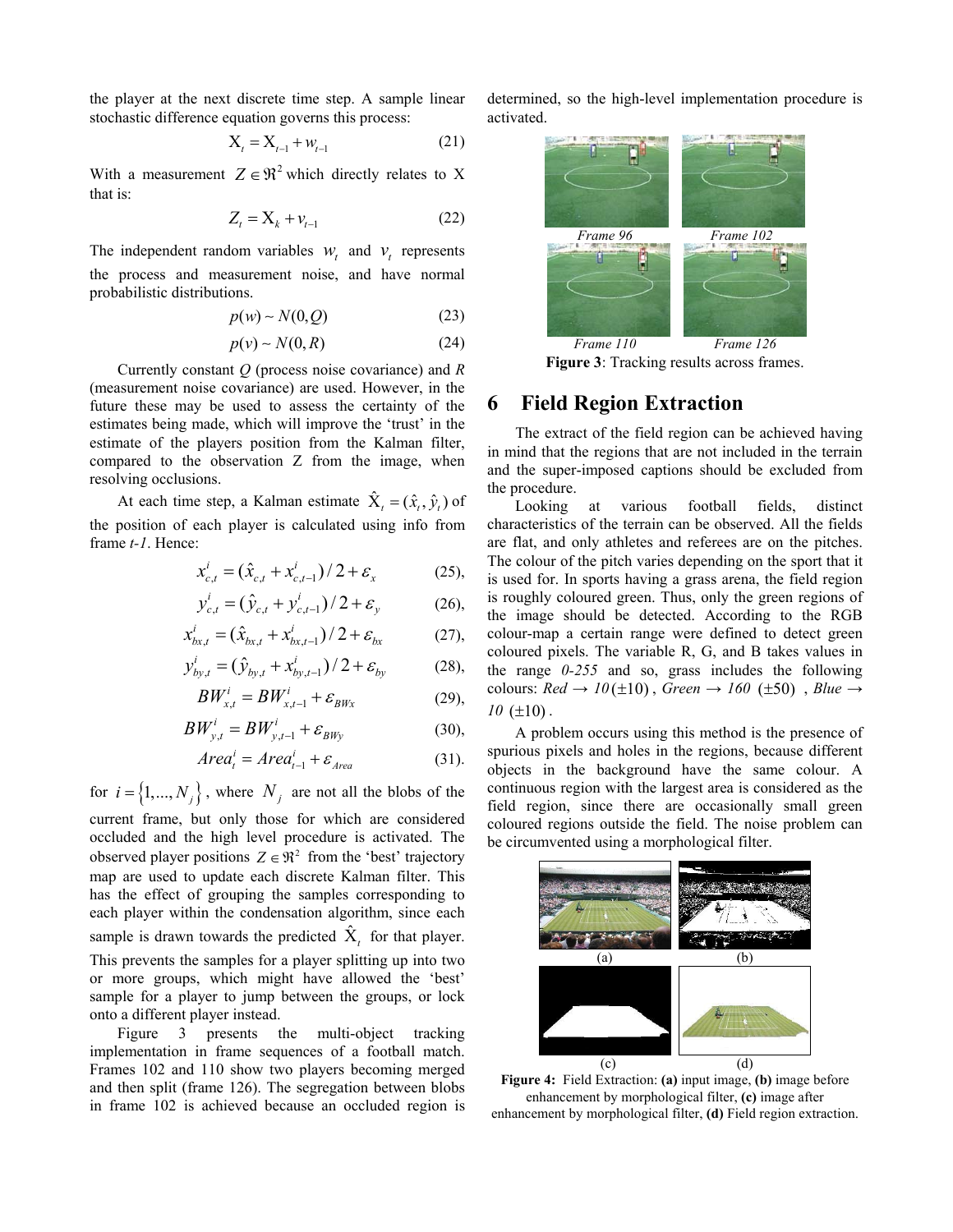### **7 Projective Transformation**

A straightforward image plane to ground plane transformation *(2D to 2D)* is used to determine where the players are on the ground plane from where they appear on the image. The purpose is to transform the coordinates of the players in the field, as they are shown in the real image, to a platform that is the ground plan of the terrain. Figure 5 presents this idea as well as the relationship between depth and size both on the X and Y-axes. The algorithm used is based on the bisection method.

It is clear that the transformation is very sensitive, especially in the far end of the pitch of the real image. As expected, in a typical image, if two vertically adjacent pixels on the image plane are projected onto the ground plane, then pixels in the nearest part of the image are closer than those in the far part of the image. In this case, the pixels of the nearest part are just about 3.4 cm apart, whereas those in the far goalmouth are almost 9 cm apart. In the area of the image representing the nearest part of the pitch, 5 metres of ground plane covers 145 pixels, compared with only 28 pixels at the far end of the pitch (Image resolution: *320x240*).



**Figure 5:** The projective transformation.

# **8 Results Discussion**

Extensive experiments of the proposed system, evaluated in an outdoor 5 a side football match, verified the effectiveness of this model. The location of the *x-y* coordinates of the player's feet, found inside the playfield, and have been converted in a new set of coordinates of a ground platform. The tracker can successfully correlate the players' positions across frames.

In any case, the *id* of each blob is known. Therefore, the trajectory of each player that is stored in a trajectory map can also be presented and can be used for motions analysis, fitness and tactics of teams and players.

The method outlined in this project can be successfully demonstrated in several matches, such as football, tennis and rugby.



**Figure 6**: (a) Example of implementation: (i) the real image, (ii) The projected platform. (b) Trajectory of the moving objects

#### **9 Conclusions and Future Research**

The main contributions of this study are focused on the extension of the tracking algorithm that uses a cost function of blob information in combination with a condensation filter. In that way, it can cope with complex cases such as when regions enter/exit the scene, change velocity or directions and when they are occluded by other regions. These results are considered more accurate than in any other proposed method, because the player's locations are actually calculated using the foreground detection method and are predicted only in cases of occlusion. The suggested method provides excellent results, and requires low computational power.

Overall, an architecture has been presented to facilitate the positioning of sport players using object detection and tracking with single camera. Future work will see the introduction of the tracking analysis using multiple-view cameras, a more complex model for the shape, and the positional behaviour analysis of sports players.

# **10 References**

- [1]. C. R. Wren, A. Azarbayejani, T. Darrell, A. Pentland. "Pfinder: Real-time tracking of a human body", *IEEE Transactions on PAMI*, 1997, Vol. 19, pages 780-785.
- [2]. P. Figueroa, N. Leite, R. Barros, I. Cohen, and G. Medioni, "Tracking soccer players using the graph representation", *In Proc. ICPR*, 2004, pages 787–790.
- [3]. O. Utsumi, K. Miura, I. Ide, S. Sakai, and H. Tanaka, "An object detection method for describing soccer games from video," *In Proc. IEEE ICME*, Lausanne, Switzerland 2002.
- [4]. C.J.Needham and R.D. Boyle, "Tracking Multiple Sports Players through Occlusion, Congestion and Scale", *In Proc. BMVC*, UK, 2001, pages 93-102.